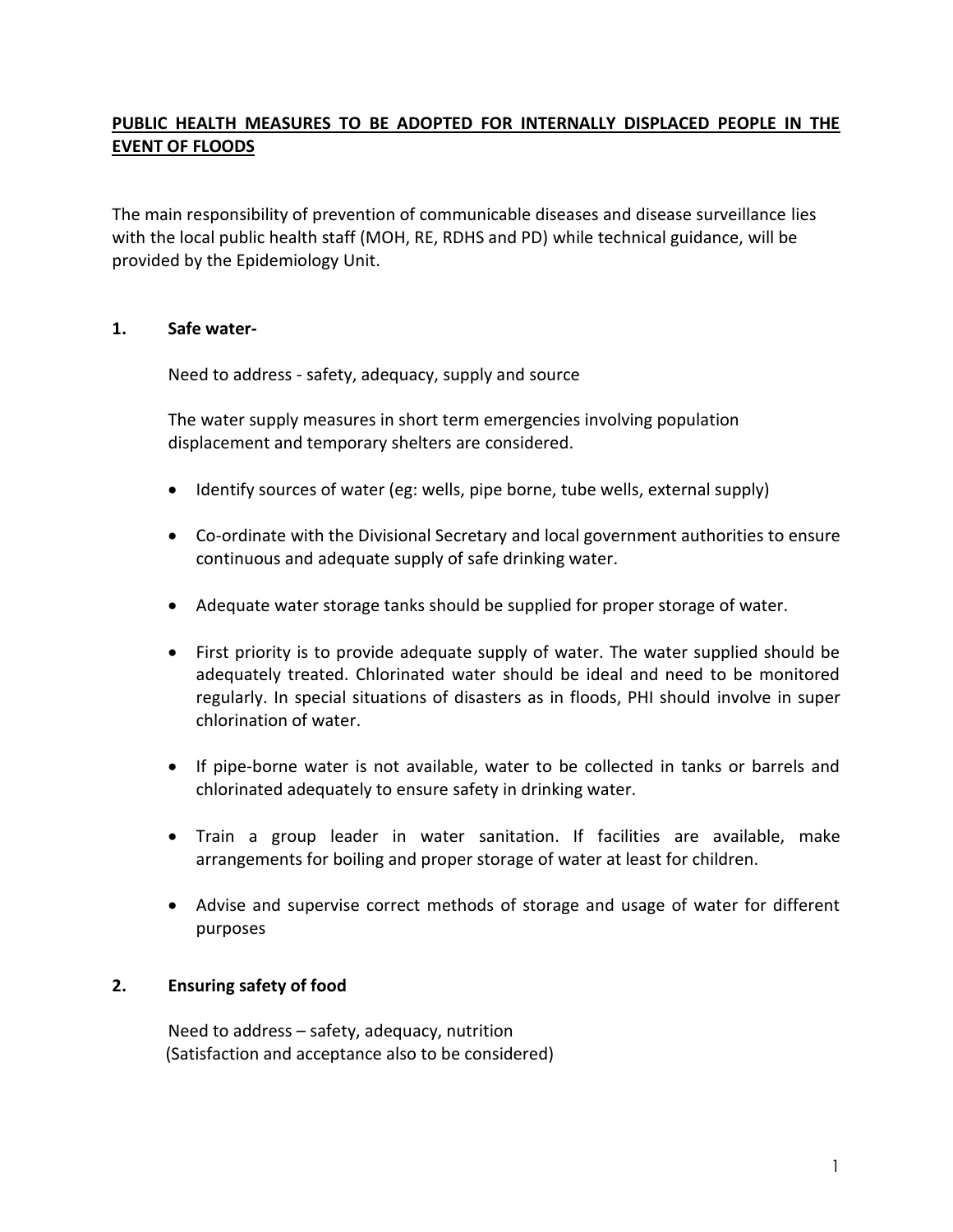- PHI should co-ordinate with the Divisional Secretary to ensure that food supplied by local authorities and other sources are hygienically prepared before distribution during early recovery period.
- Ensure all food supplies to the displaced are hygienically stored, prepared and distributed.
- Strictly monitor the preparation of food in food handling establishments.
- Establish a food preparation place within the camp as soon as possible and maintain safety practices.
- Educate food handlers on food safety practices and personal hygienic measures.
- PHI should supervise regularly the food preparation practices carried out within the temporary shelter.
- Common food preparation practices at the initial stage may be divided into several groups with time should be encouraged but regular monitoring of food preparation sites should be supervised. Upgrading of the knowledge on nutritious and hygienic preparation of food should be carried out.
- Storage facilities for raw materials should be provided and adequately maintained. It is the responsibility of the PHI to supervise and maintain activities regularly.

## **3. Sanitary facilities**

- $\bullet$  Identify sanitary facilities existing in the camp.
- Ensure adequate sanitary facilities for the displaced within the camp. Where necessary, make arrangements to construct an adequate number of temporary latrines.
- PHI of the area should involve in the assessment of the adequacy of toilets. Shallow or deep trench latrines or temporary pit latrines should be prepared depending on the situation.
- The latrines should be sited at least 30 meters away from any water source. If the ground water is not abstracted, the distance may be reduced depending on the availability of space.
- Need to get the opinion of users also in construction of latrines at the design stage to get the maximum co-operation for proper maintenance.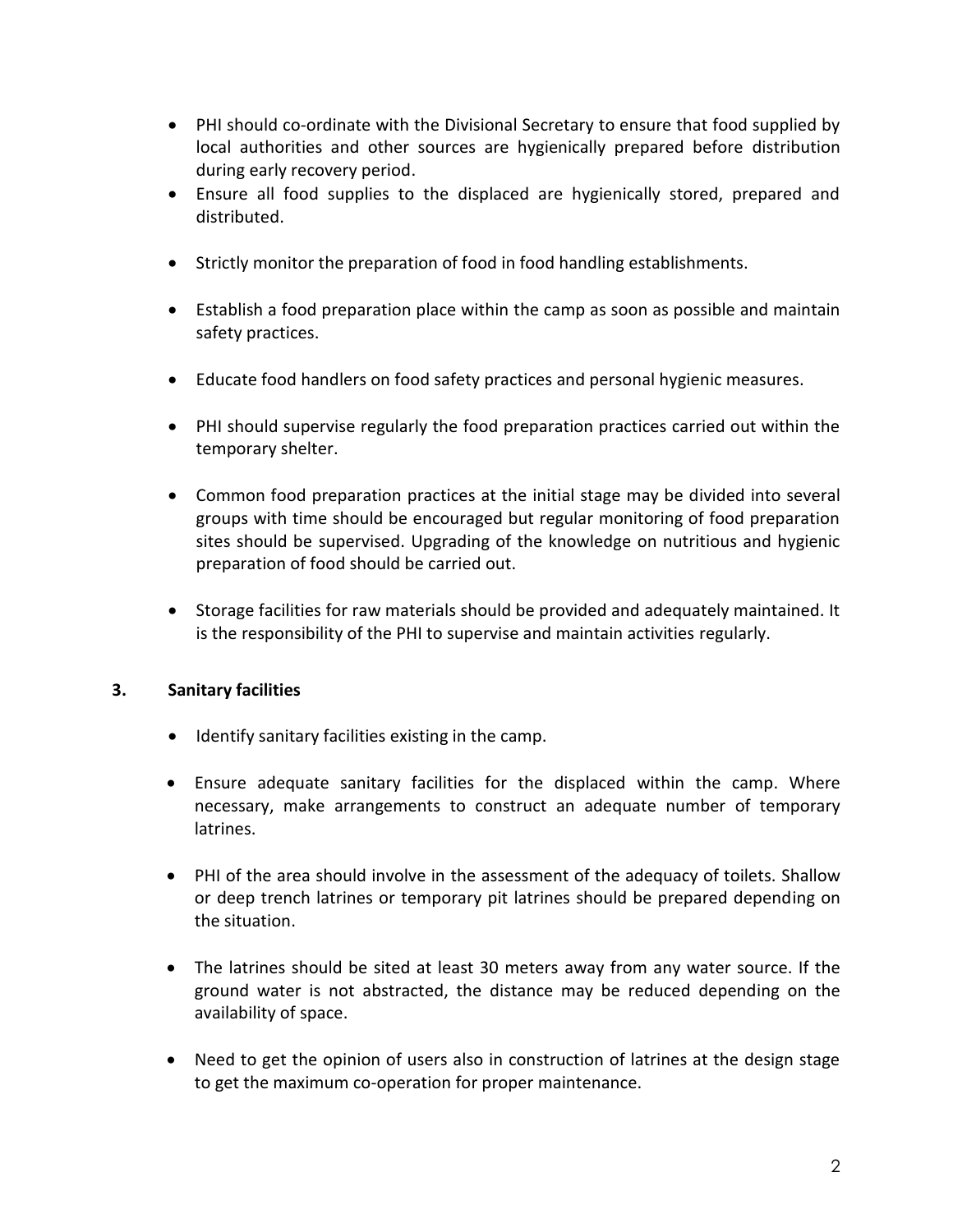- Ensure proper disposal of excreta of infants, babies and disabled. Distribute potties for children. Train and educate to discard all excreta and empty potties to latrine pit.
- Ensure cleanliness of toilets. PHI should monitor regularly the cleanliness. Prepare and make available adequate amount of TCL, soap and cleaning equipment to latrines.
- Make arrangements for continuous and adequate water supply and soap for washing purposes.

## **4. Disposal of refuse**

- The number and size of the refuse containers needed will vary depending on the situation. The area PHI should co-ordinate with the local authority on the supply of requirements in maintaining proper refuse disposal within the temporary shelter.
- Identify a suitable method of garbage disposal. Co-ordinate disposal of garbage by sanitary burial or burning in suitable adjacent areas of temporary shelters.
- If garbage is removed daily by the local authorities using tractors, ensure enough containers (garbage bins) are made available in the temporary shelters for collection of garbage.
- Co-ordinate with the local authority on regular removal of garbage.
- Train to collect and sort garbage. Dispose in separate containers.
- Make arrangements for refuse storage, collection and transport and regular monitoring by the PHI.
- Control flies, insects and rodents by proper use of physical and chemical methods (insecticides and TCL powder).
- Train to ensure cleanliness in and around the camp.

#### **5. Waste water management**

- Waste water from kitchen, bath areas and laundering is considered here.
- Quantity and nature of waste water problem should be assessed. Disposal options depending on the situation should be considered.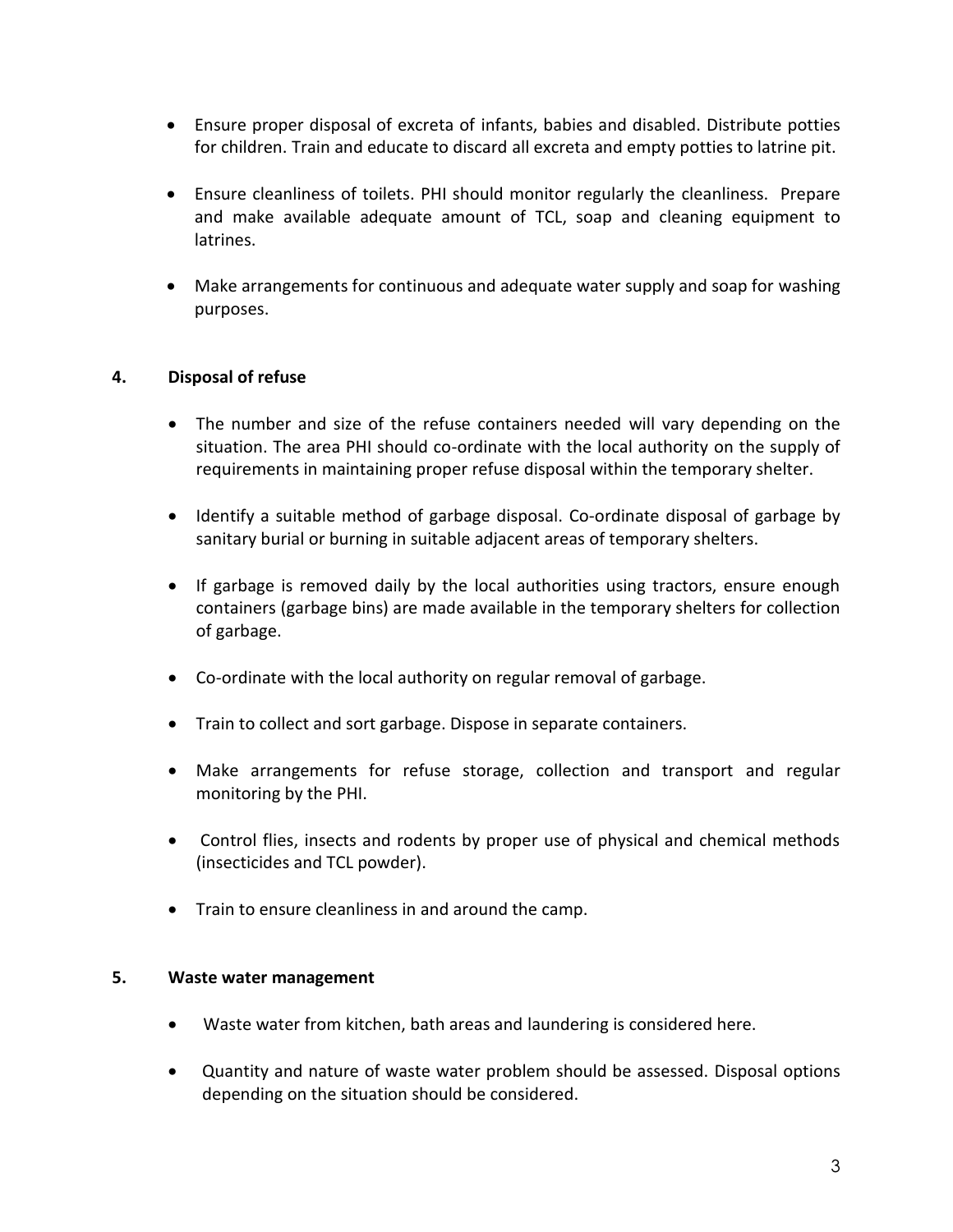- Co-ordinate with the local authority for proper disposal of waste water produced within the temporary shelter. (eg: Infiltration into soaking pit, diversion into a drain or open channels)
- Should not allow stagnation within the temporary shelter or should not allow drainage through dwellings.

### **6. Treatment and management of minor ailments**

- Co-ordinate with the local medical institutions/authorities to establish mobile medical teams to visit temporary shelters for the displaced daily and provide treatment.
- Conduct mobile health clinics daily at early recovery phase, and 2-3 days time per week later.
- Preplan the health clinic conduction before conducting out the clinic. Eg: age categorization, spot treatment for minor ailments, referrals for follow up for chronic/ non communicable diseases, screening for communicable diseases.
- Issue a personal health record for each person to continue and follow up throughout the period of stay in temporary shelters which will facilitate identification of diseases early and prevention of multiplication of treatment.
- Direct and co-ordinate all volunteer health teams and health facilities through the MOH office of the area.

## **7. Prevention and control of potential outbreaks**

Disaster affected people are particularly vulnerable to communicable diseases which are directly related to environmental health and behaviours. Public education and provision of information in behavioural changes should be carried out to reduce the occurrence and spread of communicable diseases. Water quality surveillance for bacteriological testing should be continued weekly in an epidemic related to water and during early phase of recovery of the disaster. Otherwise monthly surveillance will be adequate. Samples should be collected according to guidelines provided by the Medical Research Institute.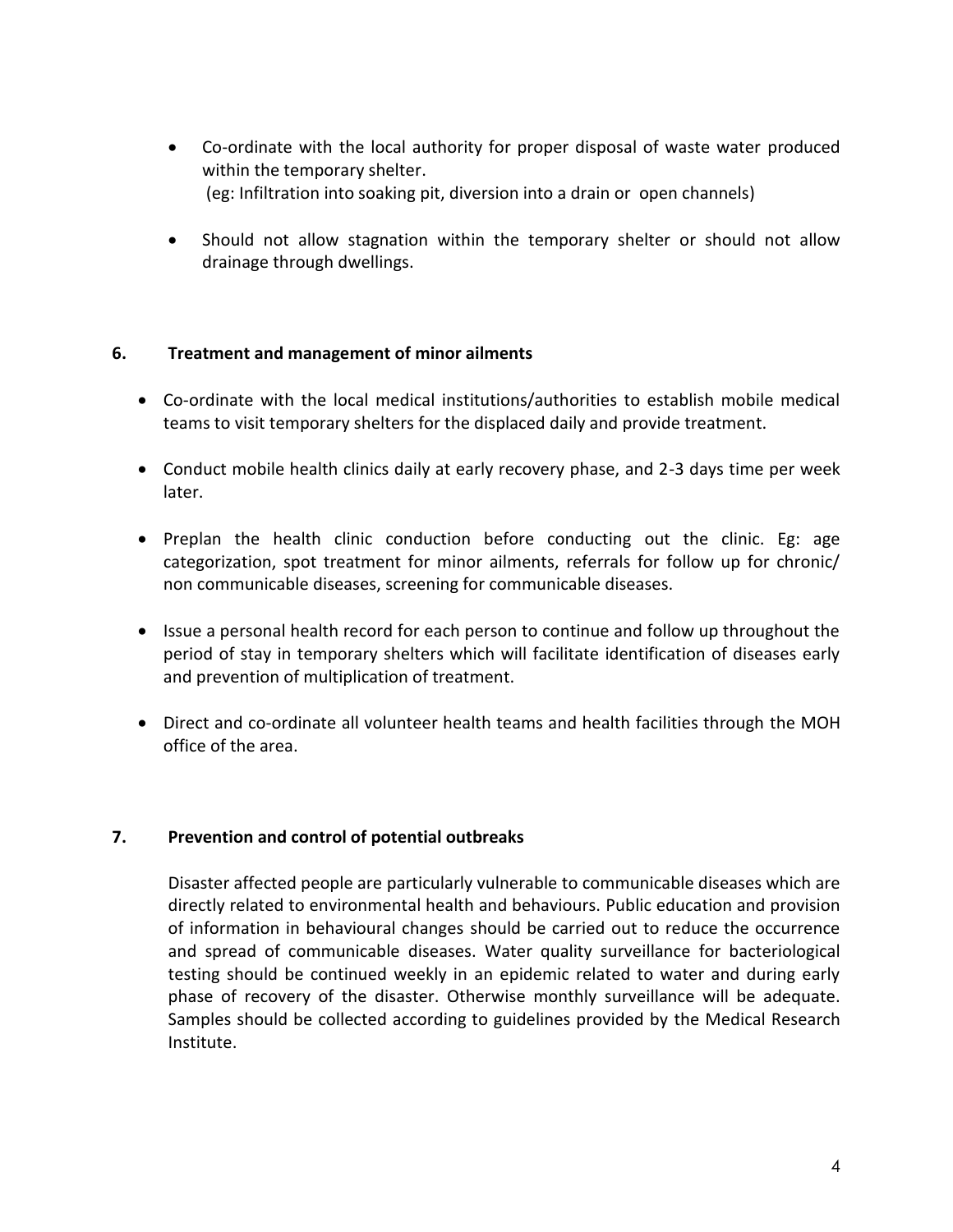- Diarrhoea will result due to contaminated drinking water, food or poor sanitation and unhygienic practices. Prompt action must be taken to ensure early treatment and prevention of further spread. Maintain hygienic practices.
- In case of contagious diseases such as acute respiratory tract infections, eye infections and chickenpox patients should be isolated if facilities are available and referred to the area hospital if necessary. In case of spreading respiratory tract infections contact Epidemiology Unit and MRI for necessary technical support for prevention of spread and viral studies for accurate diagnosis.
- Some disaster conditions give rise to increase in the populations of vector or nuisance species, usually insects and rodents. People living in temporary shelters are specially exposed and prone to diseases spread by vectors. Steps should be taken to control mosquito breeding to prevent and control mosquito borne diseases such as Dengue, Malaria and JE. Ensure maintenance of environmental sanitation. Appropriate advice will be provided by the Epidemiology Unit whenever necessary.
- Promote camp leaders and mobile medical teams to report notifiable diseases and other contagious diseases to the local public health staff as early as possible.
- Although vaccines for disease conditions in disasters are recommended, it will not provide 100% protection but it will help to boost the immunity during epidemics such as Chickenpox, Hepatitis A and Typhoid.
- Routine age appropriate vaccination procedure should be continued through mobile clinics by the area field public health staff.

## **8. Disease surveillance**

#### **Major steps in communicable disease surveillance after disaster,**

- (1) Vigilance on occurrences of communicable diseases.
- (2) Carry out field investigation of rumours and notifications of outbreaks of diseases.
- (3) Gaining access to laboratories to obtain definitive diagnoses and support for epidemiological investigations.
- (4) Presenting epidemiological information to decision makers.
- (5) Guaranteeing surveillance during and after the recovery phase.